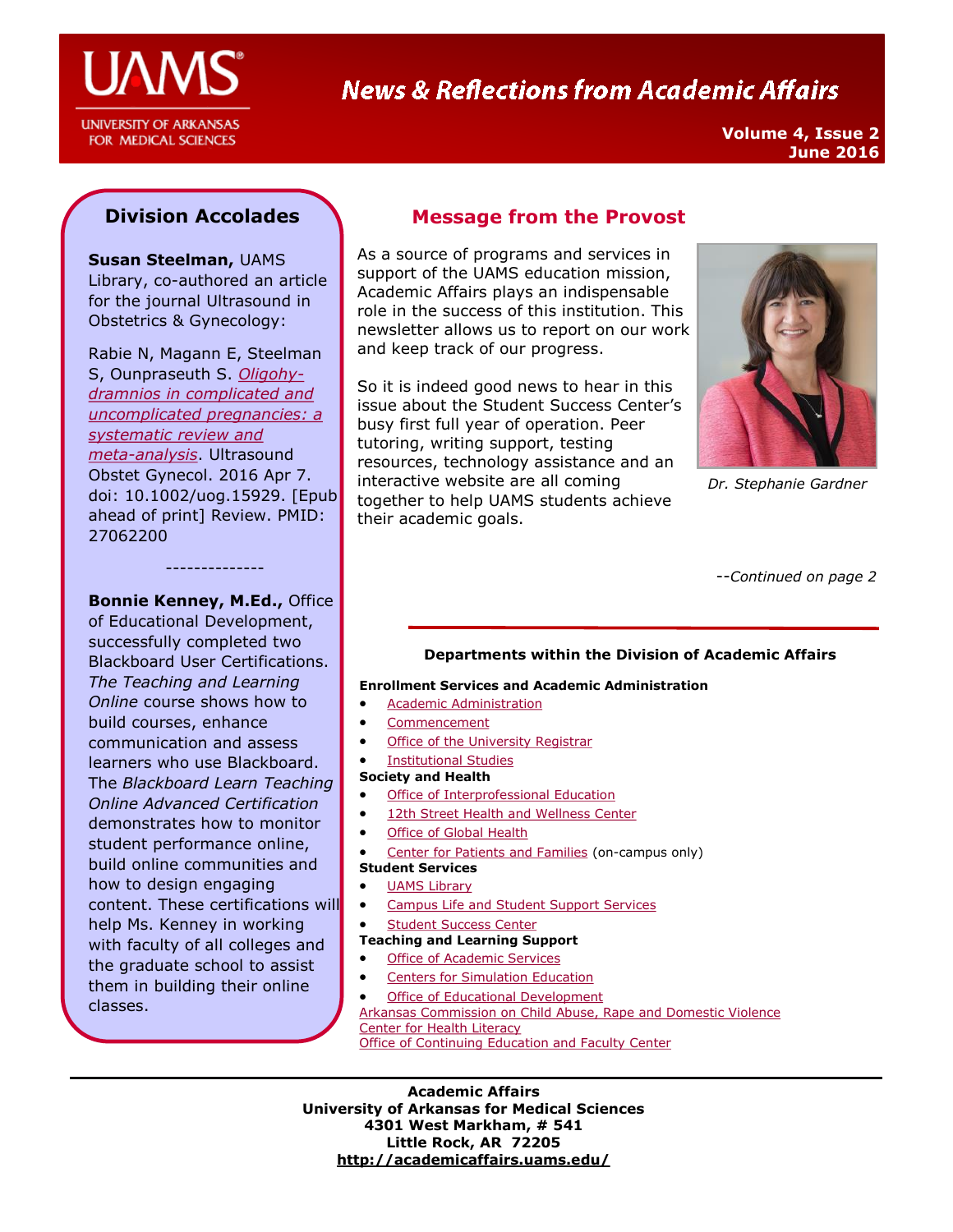#### **Message from the Provost**

*Continued from page 1*

We also recently announced new leadership in our Office of Interprofessional Education. Kathryn Neill, Pharm.D., who has served as interim director, is being joined by Muhammed Jaffar, M.D., and Wendy Ward, Ph.D., to guide the administrative, collaborative practice and faculty development elements of our IPE effort. That we have three talented educators from different backgrounds willing to share their expertise and dedication is the essence of interprofessional education.

Whether it's IPE or the success center; GUS or patient- and family-centered care, our day-to-day focus on our own projects may sometimes keep us from seeing the big picture. I'm glad we have this opportunity to share our news and appreciate the broad impact we are having — and how our work translates into 1,002 graduates (a UAMS record) receiving certificates and degrees at commencement on May 21.

Thank you all for your continued hard work.

--Stephanie Gardner

#### **2016 Commencement**

#### **- Enrollment Services and Academic Administration**



UAMS graduates for the 2015-16 academic year were officially conferred degrees at the 2016 UAMS Commencement Ceremony, held May 21, 2016 at Verizon Arena. UAMS had a record-breaking year of number of graduates, topping 1,000 for the first time ever. The 2016 academic year also saw enrollment of more than 3,000 students last fall. Mr. Charles Scharlau, III, J.D., was the recipient of the Chancellor's Award, given for distinguished service to UAMS. Drs. David Davies, Ph.D., Associate Professor in the College of Medicine and the Graduate School and Jonell S. Hudson, Pharm.D., Associate Professor in the College of Pharmacy received the Chancellor's Teaching Award.

*News and Reflections from Academic Affairs* is published quarterly by the Office of the Provost to inform students, faculty and staff about programs and support provided by the Division of Academic Affairs and to highlight UAMS initiatives beneficial to students and faculty.

> **Questions? Comments?** Contact the Newsletter Editor, Joanna Delavan [jdelavan@uams.edu](mailto:jdelavan@uams.edu)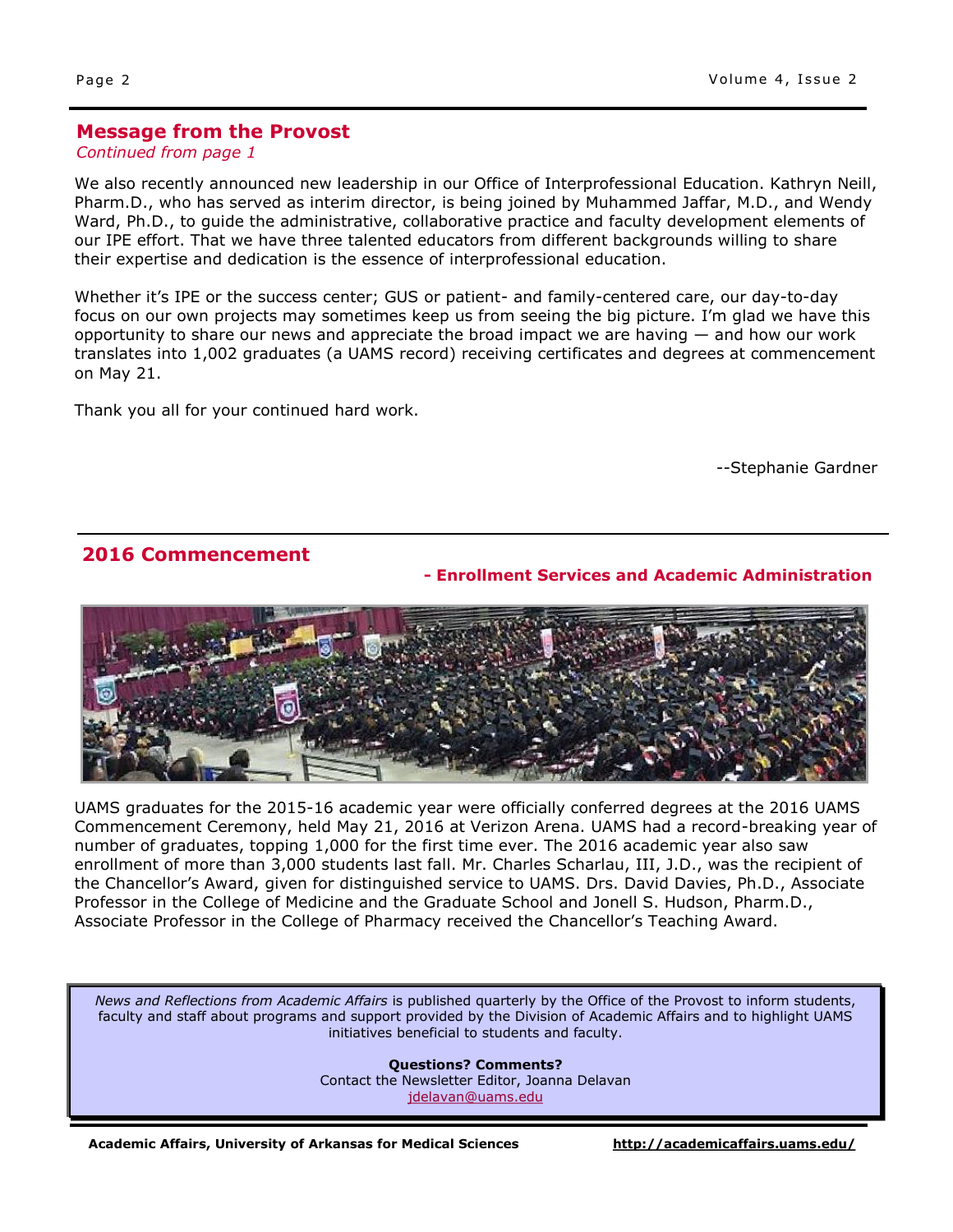#### **Health Literacy Intervention to Improve Diabetes Outcomes Study - Center for Health Literacy**



*Dr. Kristie Hadden*

The Center for Health Literacy (CHL) is making successful progress on a \$2.7 million study recently funded by the National Institutes of Health (NIH), National Institute of Diabetes and Digestive and Kidney Diseases (NIDDK). The "Health Literacy Intervention to Improve Diabetes Outcomes" is a four-year study that aims to determine the best way to deliver diabetes care, education, and coaching to patients in rural areas. The study is designed to improve health outcomes for patients with diabetes in Arkansas and includes a diabetes health literacy intervention within patient-centered medical homes (PCMH) at UAMS Family Medical Centers in Magnolia, Texarkana, Pine Bluff, Fort Smith, Fayetteville, and Jonesboro. Recruitment of participants will begin in the fall of 2016. Dr. Kristie Hadden is the Principal Investigator and Co-Investigators are Dr. Jean McSweeney, UAMS College of Nursing, Dr. Jody Ciolino and Dr. Michael Wolf from Northwestern University, and Dr.

Connie Arnold and Dr. Terry Davis, both from Louisiana State University Health Sciences Center in Shreveport.

The Center for Health Literacy (CHL) is also collaborating with the UAMS Translational Research Institute (TRI) and Institutional Review Board (IRB) to improve the readability of informed consent forms. It is recommended that informed consent documents be written at a 6th - 8th grade reading level so that potential participants can easily read and understand information about the study and know their rights as a participant. Consent forms used in research studies are known to be more difficult to read and understand than other informed consent documents due to length, complex information regarding study procedures, and unfamiliar research and/or legal terminology. The purpose of this project is to address the need for plain language informed consent documents to improve reading and understanding by research participants, and to potentially improve the recruitment of participants with literacy challenges in future research populations. The specific aims are to: 1) establish baseline readability of investigator-initiated informed consents approved by the IRB from 2013 through 2015; 2) implement a pilot workflow that routes investigator-initiated informed consents through the CHL plain pages portal, [www.PlainPages.org;](https://apps.uams.edu/HealthLiteracy/default.aspx) 3) implement "intervention" strategies to improve uptake of the newly developed informed consent templates and process for submission; and 4) conduct follow-up readability assessments of investigator-initiated informed consents 12 months post-intervention (January - December 2016). Readability results from 217 informed consent documents assessed by the CHL revealed that only 3.6% of the informed consents were at the recommended 6th -8th grade reading level range. To date, the CHL has developed an informed consent form using plain language best practices that was approved by the UAMS IRB. The new informed consent template includes a plain language HIPAA section that was also approved by the IRB and a legal expert. The TRI protocol development team has already begun using the new informed consent template. The new template allows investigators to easily insert study information directly onto the form and is currently available to all UAMS researchers on the TRI [website.](http://tri.uams.edu/clinical-research-facilities-support/clinical-research-team/protocol-development/)

--Kristie Hadden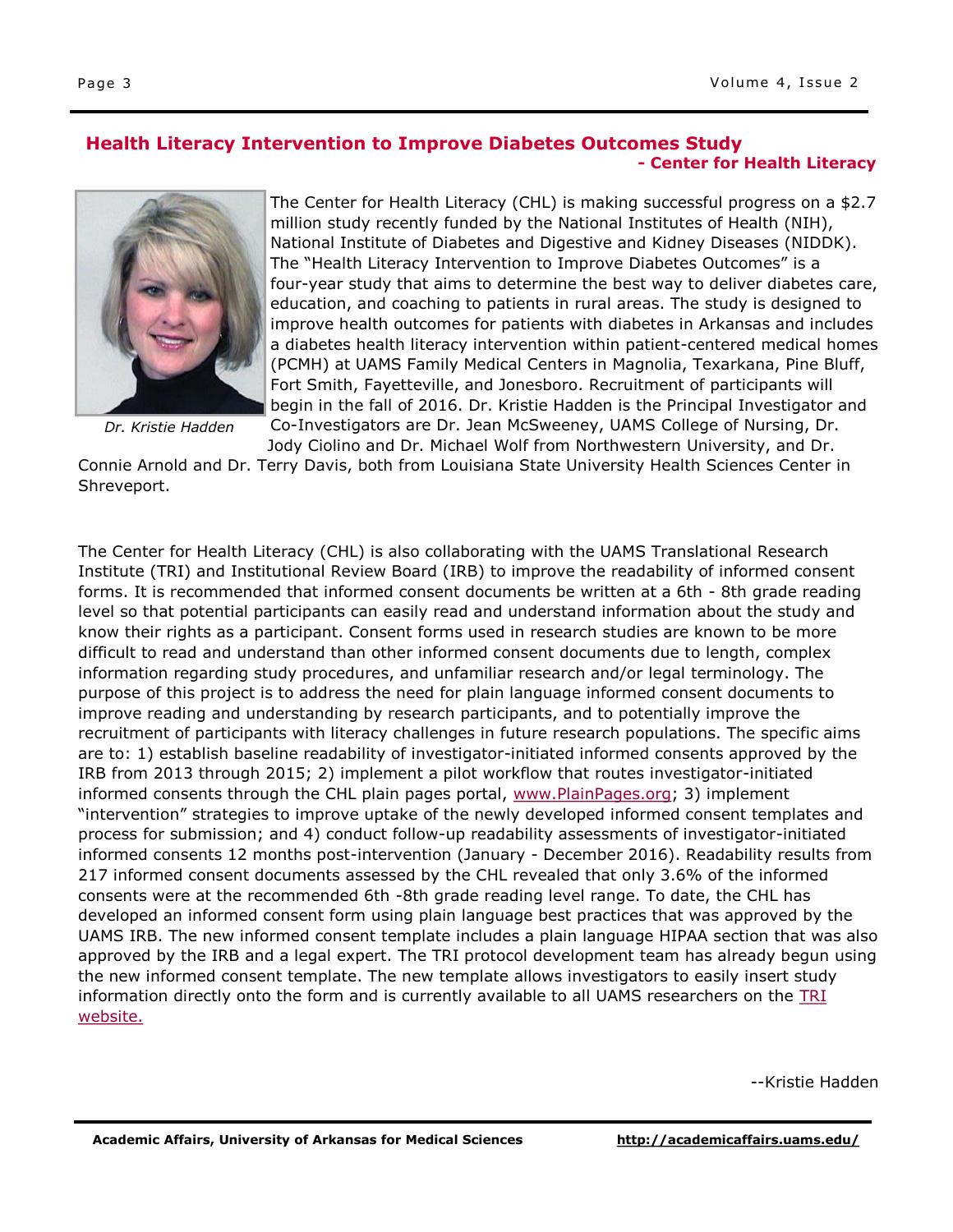## **Associated Student Government**

On Monday, May 9 the Associated Student Government (ASG) spring semester ended with the annual recognition of awards. Students were delighted to have Dr. Rahn in attendance and Dr. Gardner presenting. This year graduate student Rachel Hendrix and College of Health Professions student Halie Moreno were recognized as Most Valuable Representatives.

Rachel Hendrix received the most valuable representative award for bridging the gap between the Graduate School student government association and ASG. This year ASG gained more insight on graduate student needs and concerns as well as next steps for collaboration. Rachel was also instrumental on the student health insurance committee and has volunteered to serve on the newly formed Accreditation Committee in the fall.

#### **- Campus Life and Student Support Services**



*Dr. Stephanie Gardner presenting MVR award to Rachel Hendrix, Graduate School* 

Halie Moreno received the most valuable representative

award for her involvement with the ASG community service committee this year. Halie volunteered to govern the group and made a big impression. Some of the community service projects Halie coordinated were: the no-sew blanket project, the Thanksgiving canned goods drive and the construction of additional planter boxes for the fresh food garden located behind the UAMS Residence Hall South building. Both Rachel and Halie exceeded their roles in ASG and we applaud them for their service.



*Dr. Stephanie Gardner presenting MVR award to Halie Moreno, College of Public Health*

Our 2015-2016 ASG officers were also recognized for their effective leadership, active participation, and overall tireless service throughout the year. Aside from volunteering for ASG sanctioned events and working diligently on student projects, these officers birthed the idea of the 12th Street food pantry. ASG now functions as one of the primary donors of diabetic friendly, nonperishable goods for the 12th Street community.

In addition, intramural co-directors Paul Drake and Adrian Klein were recognized for the hard work and dedication they provided to the UAMS Student Intramural program for nearly 2 years. This year, for the first time, a student bowling league was created to expand activity options. The bowling season lasted approximately 4 weeks and students enjoyed every moment. Our ASG and intramural student officers amazed us with their talents and skills this year and honoring them gave us great pleasure.

*--continued on page 5*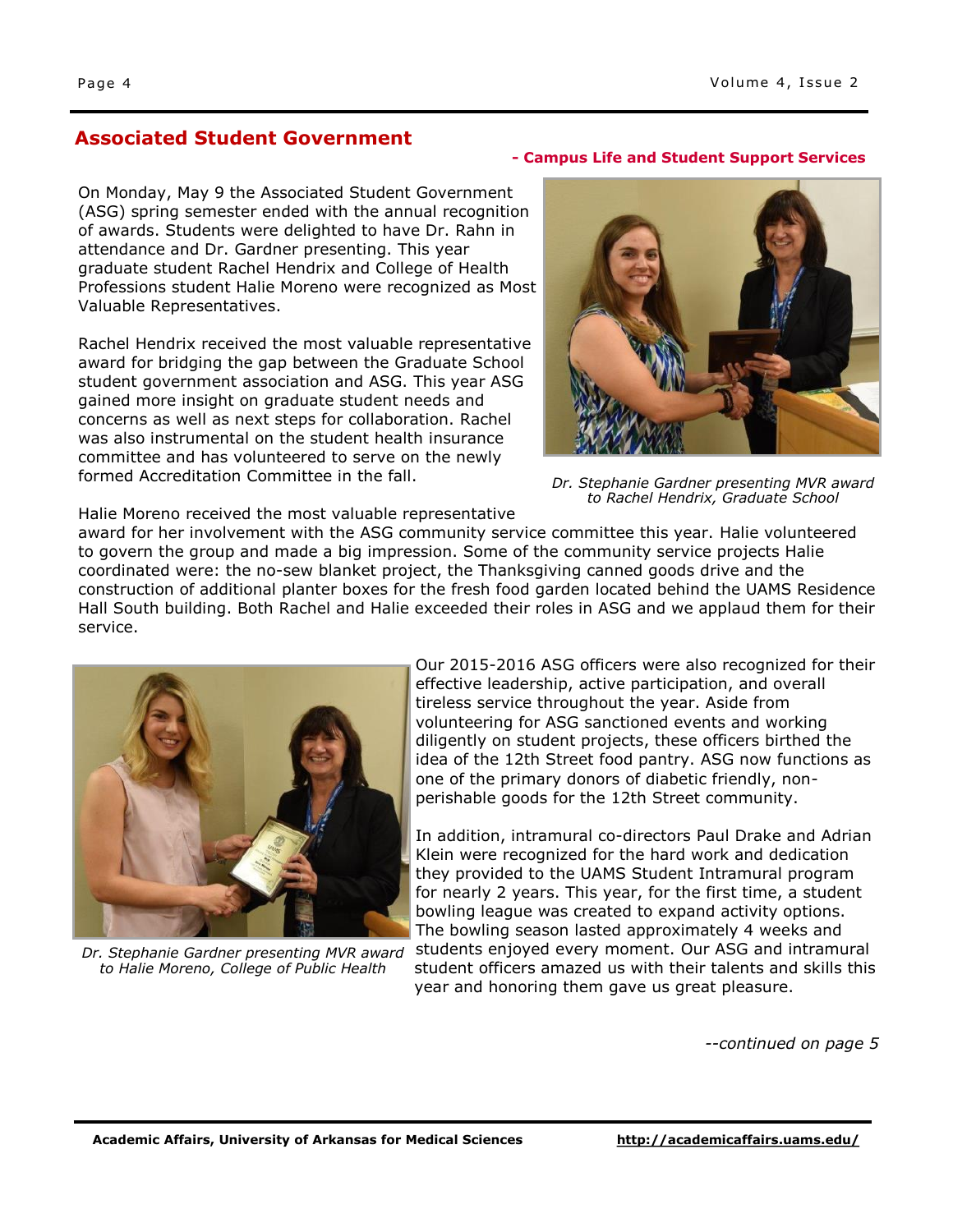## **Associated Student Government**

*Continued from page 4*

Please meet the new ASG Leadership Team for 2016-2017:

(L-R) Secretary, Salil Joshi (COPH); Treasurer, Jonathan McDougal (COM); President, Aaron Owen (COM). Not pictured, Vice President, Maroof Zafar (GRS.)



The next ASG meeting is tentatively scheduled for Monday, September 12, 2016. Please watch the announcements for updates.

---Nakia Dedner

## **Student Activities and Events**

With the 2016 spring semester behind us, the events hosted by the Office of Campus Life and Student Support Services created some great memories to carry students through the summer. A few highlights include the Intramural Basketball playoffs, forming an Intramural Bowling League, the second annual Spring Formal, and the Intramural Softball games.

NBA players are currently displaying their skills as it is playoff time, but UAMS students already kicked off the semester showcasing their athletic skills on the basketball court. College of Pharmacy's team "Chef Curry's Swish Cheese" was crowned as the intramural basketball champs for 2016.

*--continued on page 6*

#### **- Campus Life and Student Support Services**



*2016 Basketball Champs: Chef Curry's Swish Cheese*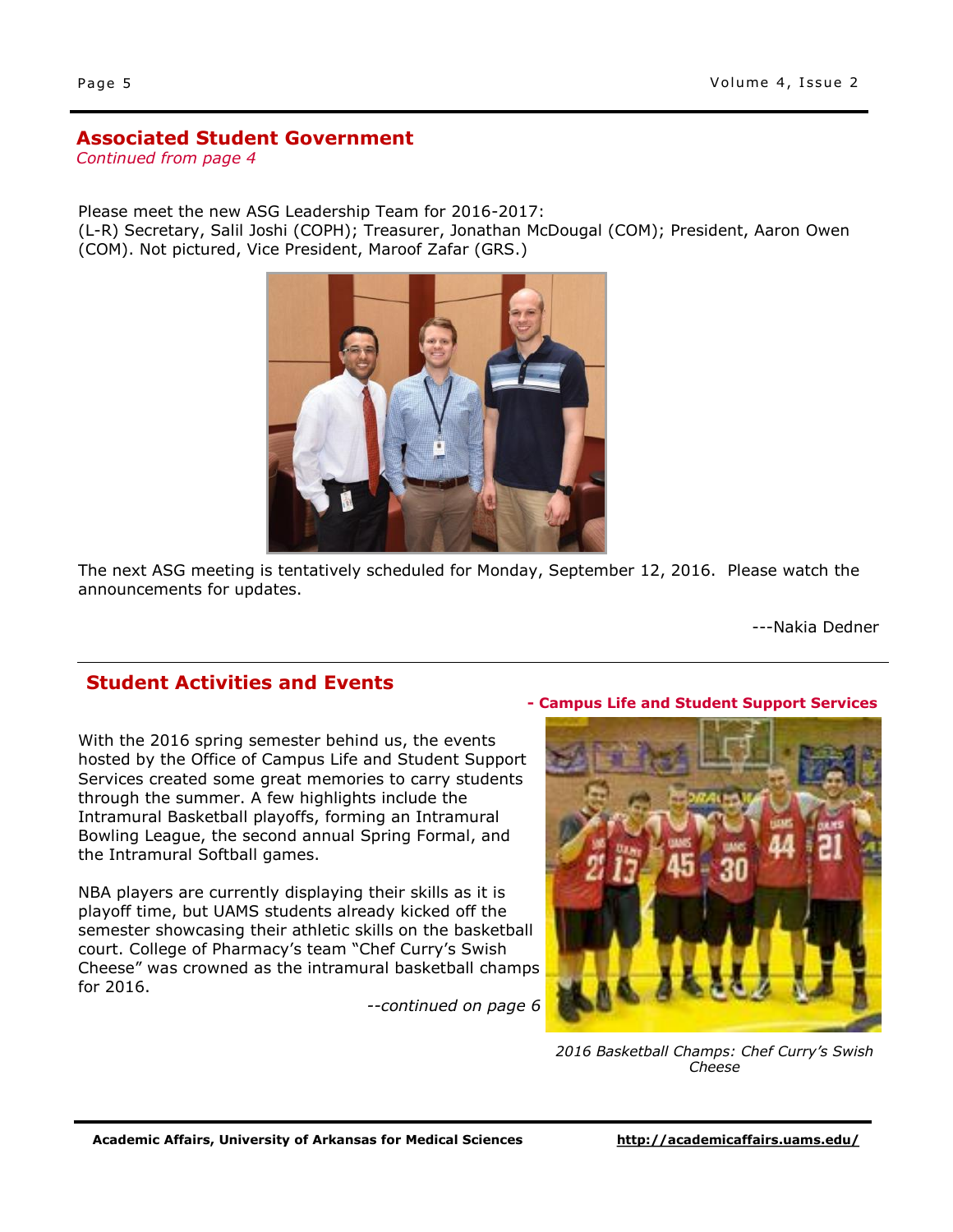#### **Student Activities and Events**

#### *Continued from page 5*

As stated in the last article, we understand that everyone may not be as skilled on the field or court as they are in the classroom, so an Intramural Bowling League was launched. It was a hit among the students. There were ten teams that participated, with a group of pharmacy students leading the league to become victorious.

Back by popular demand was the Spring Formal. The casino-themed event, held at the Chenal Valley Country Club, consisted of casino games, an ice sculpture, photo booth & selfie stand, custom designed fresh floral arrangements, lounge area with draping and tufted seating, DJ, up-lighting, and over 550 students in attendance. It was definitely a night to remember!

Since the event was fully sponsored by the Office of Campus Life, we asked students to bring low sodium, nonperishable items as an admission fee. Students went above and beyond and nearly 500 items were collected and donated to the 12th Street Health and Wellness center to assist with the food pantry.



*Ice sculpture featured at the Spring Formal*

We closed out the semester with Intramural Softball. This sport has the most participation. We're not sure if it's because of the competition or the food! The highlight of 'Softball Sundays' is the food truck that provides chicken on a stick, hamburgers, nachos and fresh lemonade. Yummy! Campus Life will spend the summer of 2016 creating an exciting fall semester for the students. Please stay tuned!!

---Waymond Stewart



*Items collected by students at the 2016 Spring Formal*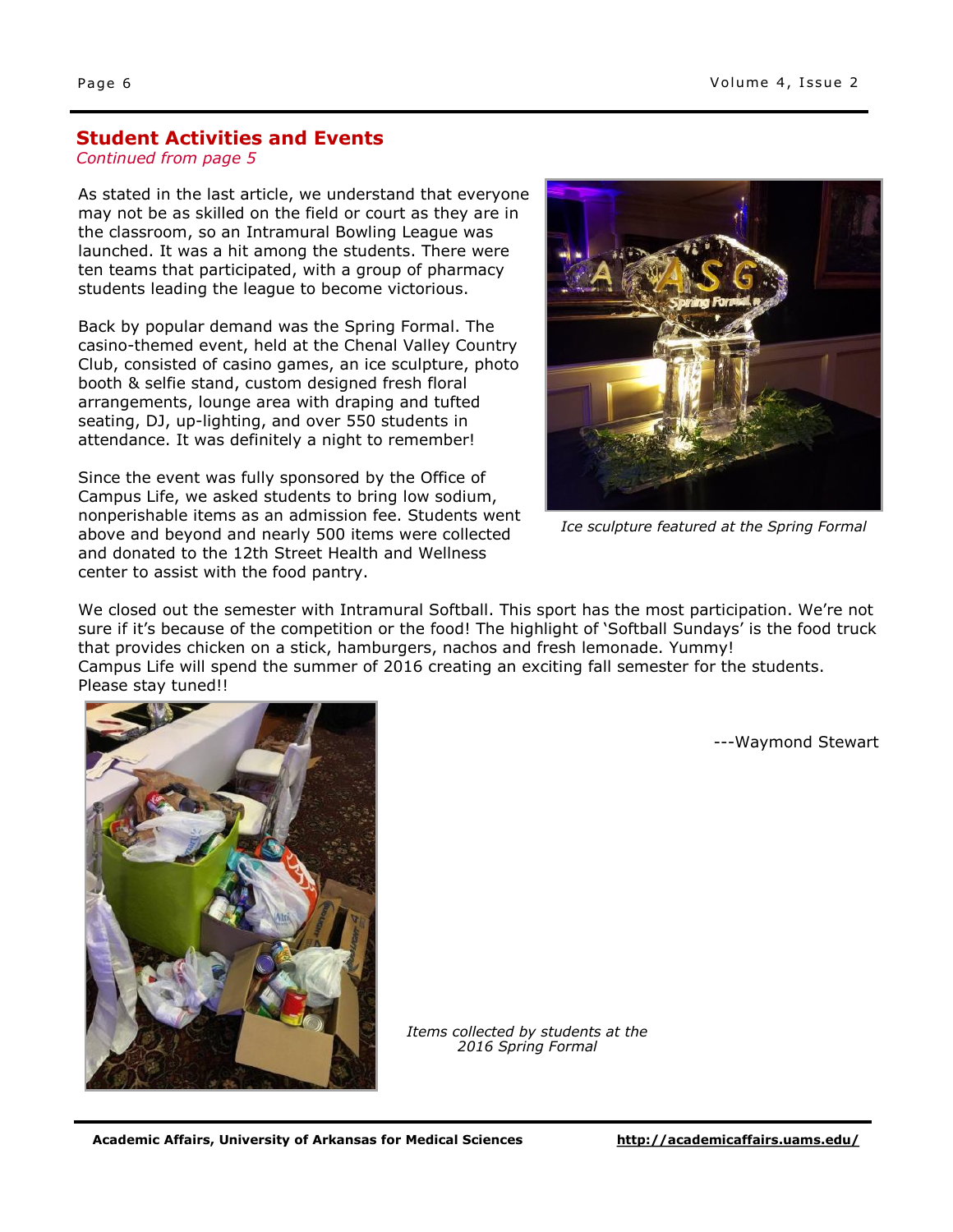**- Campus Life and Student Support Services**

## **Residence Hall**

Students who live in the Residence Hall have enjoyed several events this semester that were planned, coordinated and facilitated by our very own Resident Assistants (RAs).

A March Madness Bracket contest (NCAA Basketball Tournament) brought out the students' competitive spirits as well as provided them an opportunity to win prizes. To add to the thrill and suspense of the event,



Jacob Thurlkill setting up for the March Madness event at the Residence Hall

the first, second and third place winners were not revealed until the very last second of the tournament finals. Prizes were awarded to Benjamin Ford, first place; Jacob Thurlkill, second place; and Kati Cantu, third place. This event reminded the guys that girls can win sports bracket contests too!

With the anticipation and stress of finals looming over the students, the RA Yoga/Massage Fitness Event was the ultimate de-stressor for the students. It was evident that this event was a custommade event as students walked out refreshed, renewed, energized and ready to take on the huge, sometimes overwhelming tasks of studying and taking finals!

The semester's events culminated with the Residence Hall's annual Grillin' & Chillin' Cookout. This event's activities included Food (grilled hotdogs, hamburgers, popcorn, snow-cones and soft drinks), Fun (students participated in games where they could win prizes) and Fellowship (students had the opportunity to laugh, talk and just hang out and enjoy one another's company).

The end of spring is always bittersweet for the Campus Life staff as we say, "Good-bye and congratulations!" to those students who completed their studies and are now moving on to begin the profession for which they worked so hard to prepare. We also bid farewell to those who head home for the summer to recuperate and reenergize. But the Residence Hall (RH) is never empty; some students and guests choose to live on campus year round and, this year, students from 11 summer programs are scheduled to make the RH their temporary home during the months of June and July. Welcome summer students!!

*--*Myra Randolph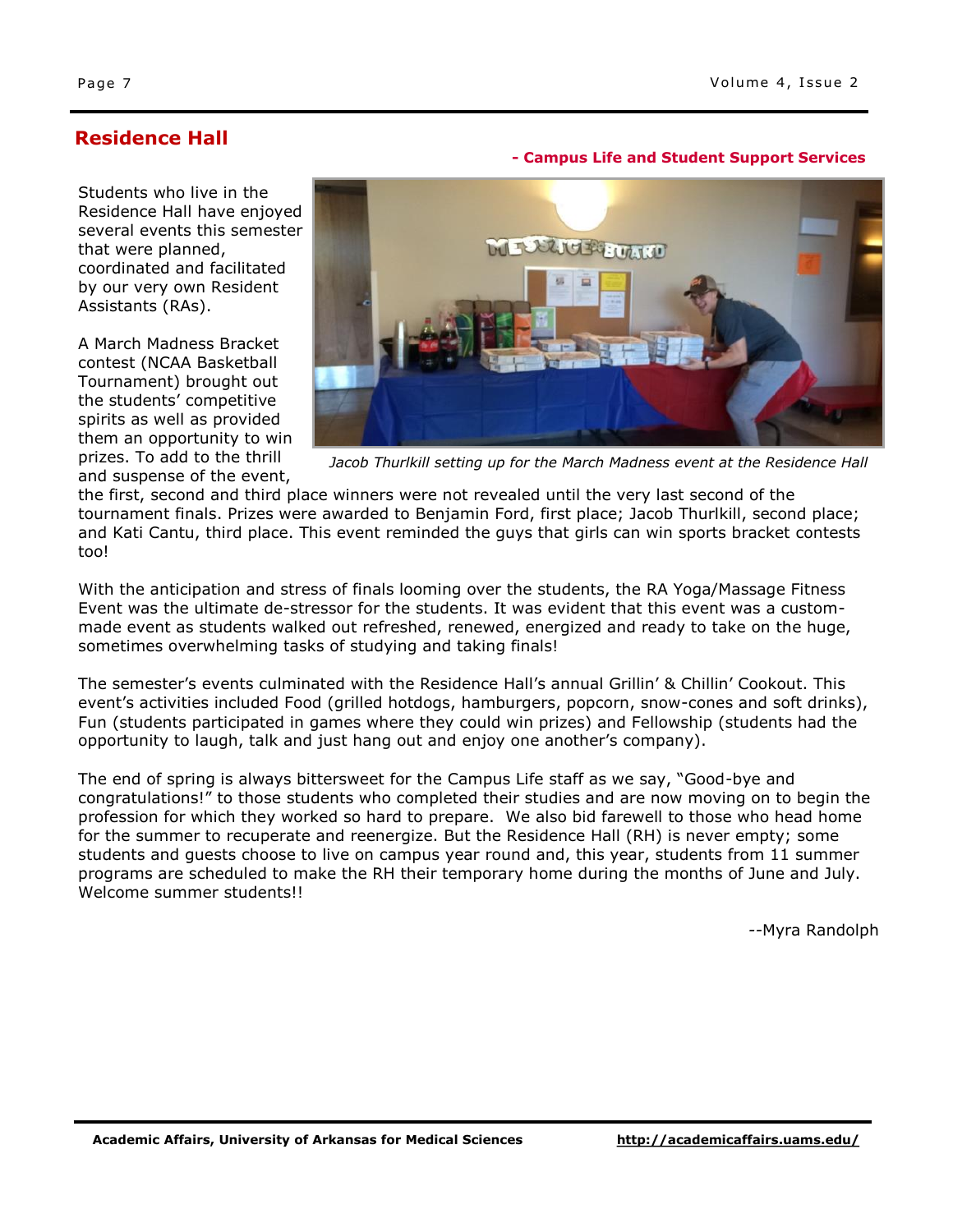## **Student Success Center Completes First Full School Year**

## **- Student Success Center**



*Main floor area of the Student Success Center*

Wow. What an exciting beginning! It has truly been a year of proving true the maxim, "*If you build it, they will come,*" and we appreciate all of the faculty, staff and students who have expressed interest in our services.

Throughout the past school year, a lot has happened to promote and further enhance our services to better meet the needs of our students.

Group peer tutoring was launched during the fall semester to help students better understand the rigorous content of medical school. The results were amazing, in that most of the students that met regularly with their group actually performed better academically. We hope to expand group

peer tutoring to include all colleges in the upcoming year.

The [SSC website](http://studentsuccess.uams.edu) was launched in August 2015, due to dedicated work by Marybeth Norcross, to highlight our services as well as help students find various resources around campus. Feedback has been positive, as many commented on our site's user-friendly navigation and interface. We plan on modifying our website over the summer to make it a more efficient tool for empowering students to find helpful learning resources.

We welcomed a new Student Learning Specialist, Ashley Phillips, in October 2015 to further help students overcome academic difficulties. Ashley has been a welcome member to the SSC team and has already begun to positively impact students.

Jasna Vuk and Heather Smith worked with a group peer tutor, Dr. James Graham and Dr. Billy Thomas, on a pilot project with medical students who will sit for their USMLE Step 1 exam this summer. Each peer tutor worked with three 11-person groups. There were a total of 8 weekly sessions; during each session a high-yield-topic, such as the cardiovascular system, was covered. Also, time was spent on how to answer Step 1 questions. Students are pleased with the program and think it will help them as they study for USMLE and as they take the exam. This is another project we would like to extend to other colleges in the near future.

Several members of the SSC team have begun to meet with faculty in the College of Health Professions to gauge the needs of CHP students. The meetings have gone very well and we are getting a lot of ideas for workshops, orientations and other resources that will help students. We will continue working with all the colleges until we have met with as many faculty as possible. We feel that developing close working relationships with all faculty will benefit the students tremendously.

*--continued on page 9*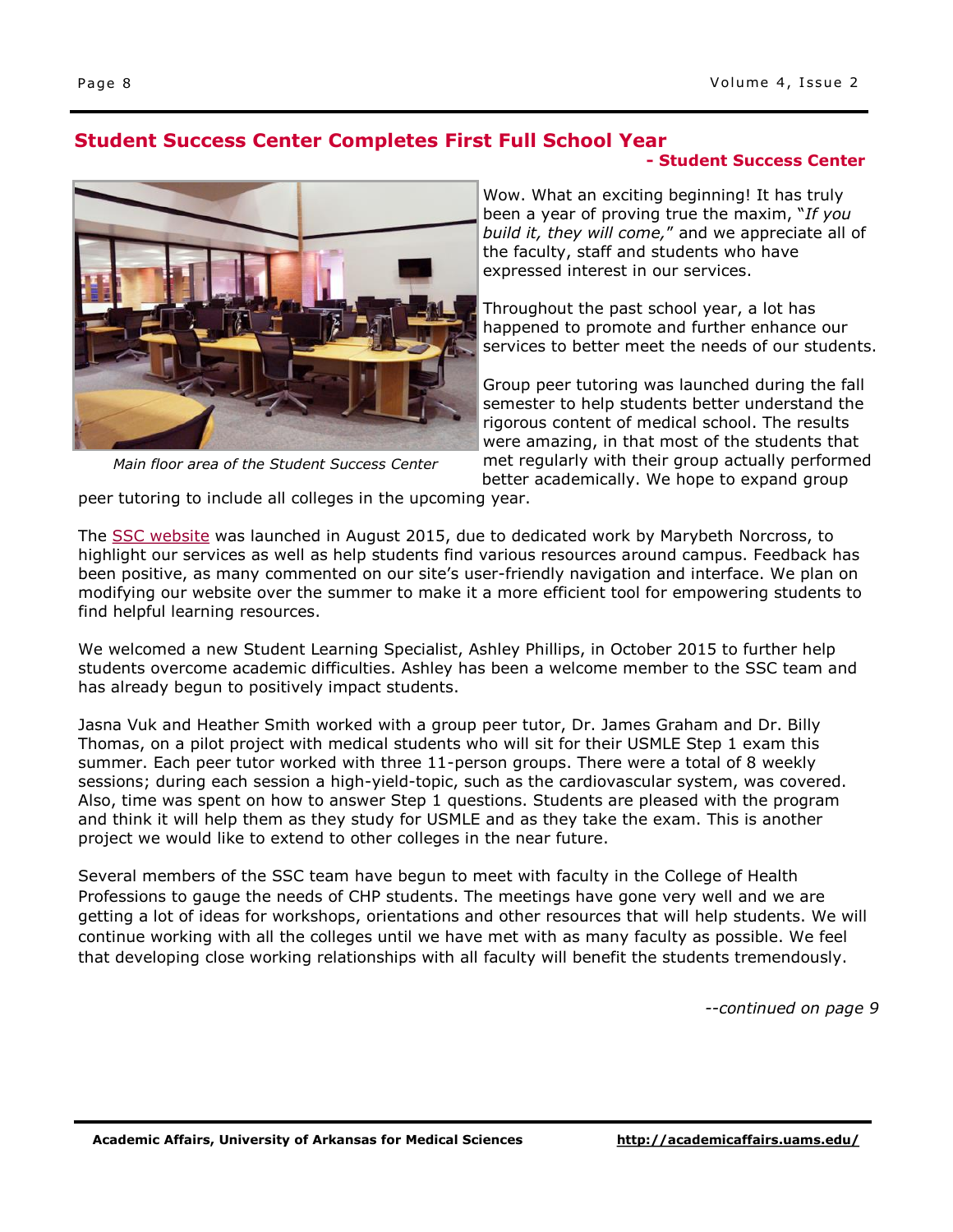#### **Student Success Center Completes First Full School Year** *Continued from page 8*

Students are keeping Tim Muren and Nancy Sessoms in the Writing Center busy. There have been many CVs, personal statements, resumes, and class papers submitted for review. Students have been very appreciative of the help they have received and many have become repeat customers. Testing continues to be a very busy area of the SSC. Sharon Keel and Fred Bassett coordinated many tests for students that come to our area for testing - either window of opportunity or scheduled tests. We added lockers for students to store personal belongings as well as new testing areas. Students like the new testing areas and find them to be effective spaces in which to take exams.

Nick Larsen continues to be busy with students experiencing difficulty with their laptops and mobile devices. The number of students Nick works with has increased dramatically this past year, both in-person and those needing remote assistance.

Although this is just a small glance into our very busy year, it shows that we are on the right track to really helping students achieve their academic goals. We look forward to continuing to grow, adding new resources, and developing more and more relationships.

For additional information or if you have any questions or comments, please contact Heather Smith or visit our website at [studentsuccess.uams.edu.](http://studentsuccess.uams.edu)

--Heather Smith

**- UAMS Library**

## **Historical Research Center Open House**

The UAMS Historical Research Center celebrated its newly renovated and larger space with a May 9 open house. UAMS Provost Stephanie Gardner, Ed. D., Pharm. D.; Nadia Lalla, associate provost for Library and Student Services; and Mary Ryan, president of the Society for the History of Medicine, spoke on the significance of the renovations and the importance of the center. Keynote speakers Timothy Nutt, director of the Historical Research Center, and Suzanne Easley, the assistant director and archivist, focused on the history of the center and highlighted some of the collection's items and materials. Vistors had opportunities to examine many of the artifacts housed in the Historical Research Center during the open house.

The Historical Research Center, located on the 5th floor of the UAMS Library, is the state's premier

*Jim Wohlleb, a visitor touring the new Historical Research Center at the UAMS Library, examines some of the artifacts on display during the reception.* 

repository for medical and health sciences history focused on Arkansas and is the official UAMS Archives.

--Adapted from an article by Ben Boulden

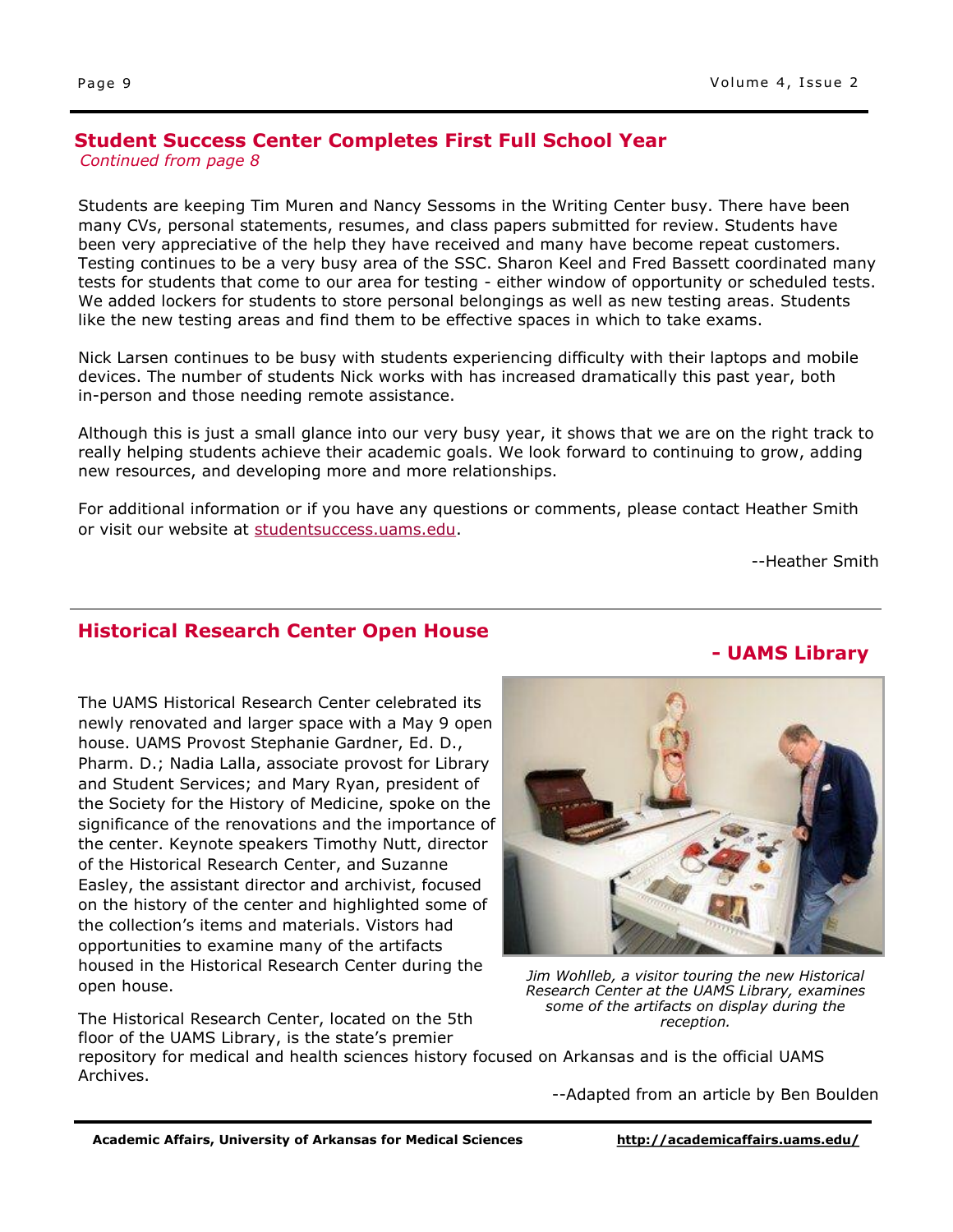## **eLearning Updates**

#### **- Office of Educational Development**

With GUS going live at the beginning of May, eLearning/OED has met with several campus groups outlining the new process of creating Blackboard courses. Beginning with the Fall 2016 courses, GUS will create Blackboard course shells and place students and faculty within the shell. Faculty will then follow a step-by-step process to copy course content from their old shells to the new ones.

The GUS-to-Blackboard process creates a new course shell each semester. Courses that have been used for years have gone through many updates and software patches are prone to become corrupt. The new course creation enables faculty to modify their courses keeping the content up to

date. With storage costs increasing each year, creating new courses will promote purging old content files. Each course will have a 1 GB limit. Courses exceeding this limit will have to clean out their shells to be able to add new content.

In addition, the GUS-to-Blackboard process takes the burden of enrolling students off the faculty members. If students are late in registering or drop a class, GUS will automatically activate or deactivate the student in the appropriate courses. Courses will be created approximately 3 months before the first day of class. Faculty will make the course viewable to students when it's ready. And courses will be hidden 7 days after the end of the semester. (Faculty will have the ability to make the course viewable, if, for example, there is an incomplete.)

eLearning will hold training sessions during the summer months to help faculty in copying course materials and building new items in Fall 2016 course shells. To reserve a spot in a workshop, please email Martha H. Carle, eLearning Director at [CarleMarthaH@uams.edu.](mailto:CarleMarthaH@uams.edu) All workshops are held in Shorey  $8^{th}$  floor conference room #16 at noon to 1 p.m. If you are located off campus, please email for a Collaborate Ultra link to join.

If the dates/times listed are inconvenient, please email [CarleMarthaH@uams.edu](mailto:CarleMarthaH@uams.edu) to set up a group or individual workshop.

| <b>Upcoming Training Sessions</b> |                                |
|-----------------------------------|--------------------------------|
| <b>Date</b>                       | Event                          |
| 6/14                              | Walk in Grade Center           |
| 6/16                              | <b>Copying Course Material</b> |
| 6/21                              | Assignments and SafeAssign     |
| 6/23                              | <b>Copying Course Material</b> |
| 6/28                              | Bb Testing and Respondus       |
| 6/30                              | <b>Copying Course Material</b> |
| 7/6                               | Copying Course Material        |
| 7/12                              | Collaborate Ultra              |
| 7/14                              | Copying Course Material        |
| 7/26                              | Discussions, Blogs, and Wikis  |
| 7/28                              | Copying Course Material        |
| 8/2                               | Copying Course Material        |
| 8/4                               | Copying Course Material        |
| 8/11                              | TBA                            |
| 8/18                              | TBA                            |
| 8/25                              | TBA                            |

--Martha Carle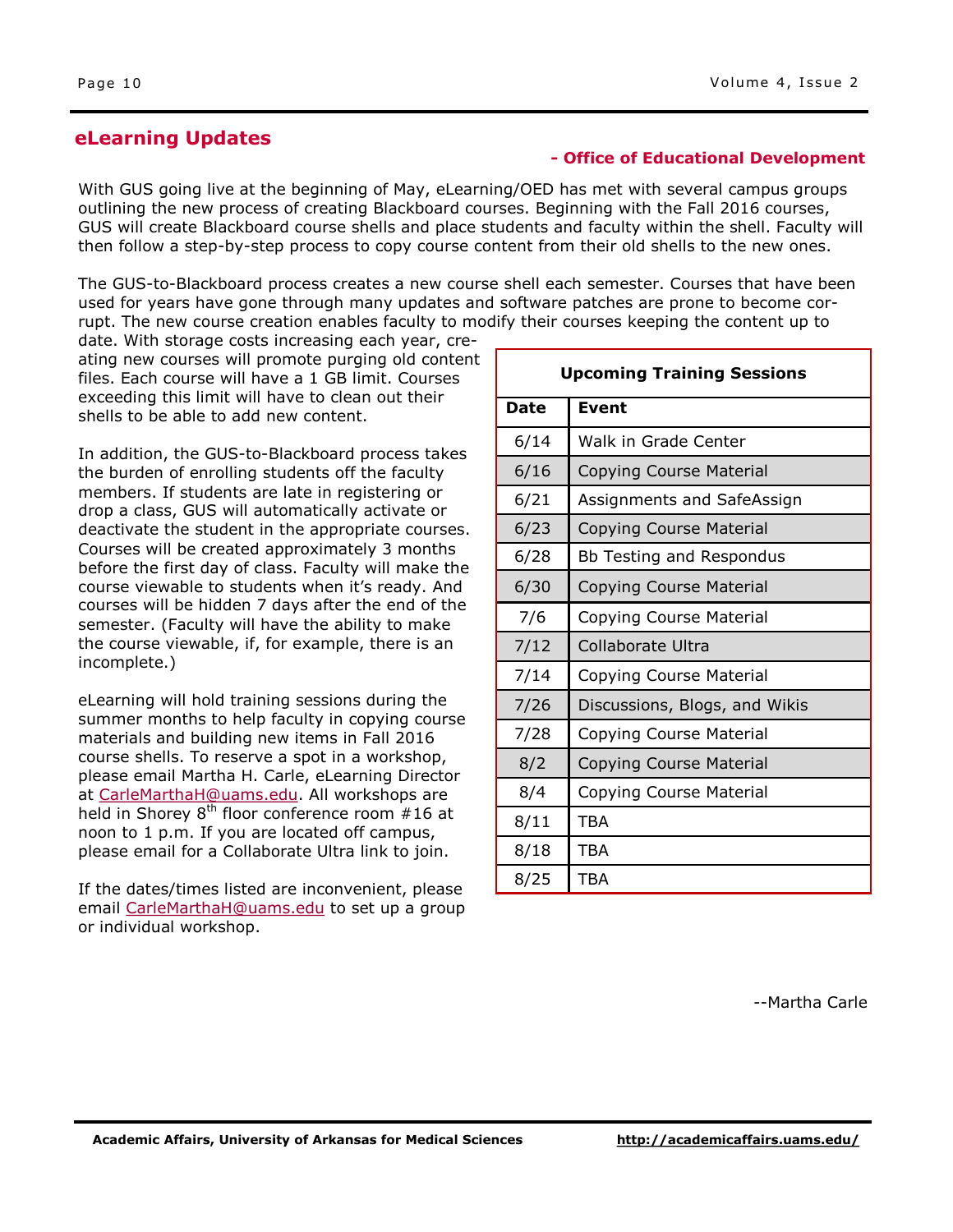## **Teaching Scholars**

During the month of March, Teaching Scholars hosted Dr. Adam Persky, Clinical Associate Professor in the Eschelman School of Pharmacy at the University of North Carolina. Dr. Persky conducted two group sessions with the 20th Anniversary cohort of Teaching Scholars and provided them with guidance and strategies to further their research and scholarship in teaching and learning. He concluded his visit with a presentation to all campus faculty entitled, "Transforming Your Teaching into Educational Scholarship," then facilitated a discussion that identified various approaches faculty are using in their classroom to develop scholarly products.

#### Teaching Scholars' 20<sup>th</sup> Anniversary

Teaching Scholars celebrated its 20<sup>th</sup> year of fostering excellence in teaching, learning and scholarship. The 200+ alumni of the program have produced over 1,000 research publications,

#### **- Office of Educational Development**



*Adam M. Persky, PhD, FACSM*

presentations, and other scholarly products. Current and past scholars celebrated with Dr. Steve Boone, Associate Vice Provost for Teaching and Learning Services, welcoming everyone to the occasion. Dr. Stephanie Gardner, Provost, offered reflections on her experiences as a Teaching Scholar and attested to the importance of the program to faculty work at UAMS. Chancellor Dan Rahn, continued the celebration addressing tangible outcomes that Teaching Scholars has on teaching, scholarship, and academic leadership positions here and at other institutions. The celebration concluded with an address from the founding directors of Teaching Scholars, LeeLee Doyle, M.D., Diane Skinner, Ed.D., and Anna Moses, M.Ed. Former director, Carol Thrush, Ed.D. also spoke.

Teaching Scholars is accepting applications for its 21st year. We invite you to come join us as we embark on the next decade of Teaching Scholars excellence in teaching and learning at UAMS. You may submit your application for Teaching Scholars at Teaching Scholars 21 at <http://educationaldevelopment.uams.edu>



For more information about Teaching Scholars, contact Stanley Ellis at 501-686-7349 or skellis@uams.edu.

--Stanley Ellis

*20 Years of Teaching Scholars Leadership: (L-R) Leelee Doyle, M.D., Diane Skinner, Ed.D., Stanley Ellis, Ed.D., Beatrice Boateng, Ph.D., Anna Moses, M.Ed., Carol Thrush, Ed.D. (Not pictured founder Judy Garrett, Ph.D.)*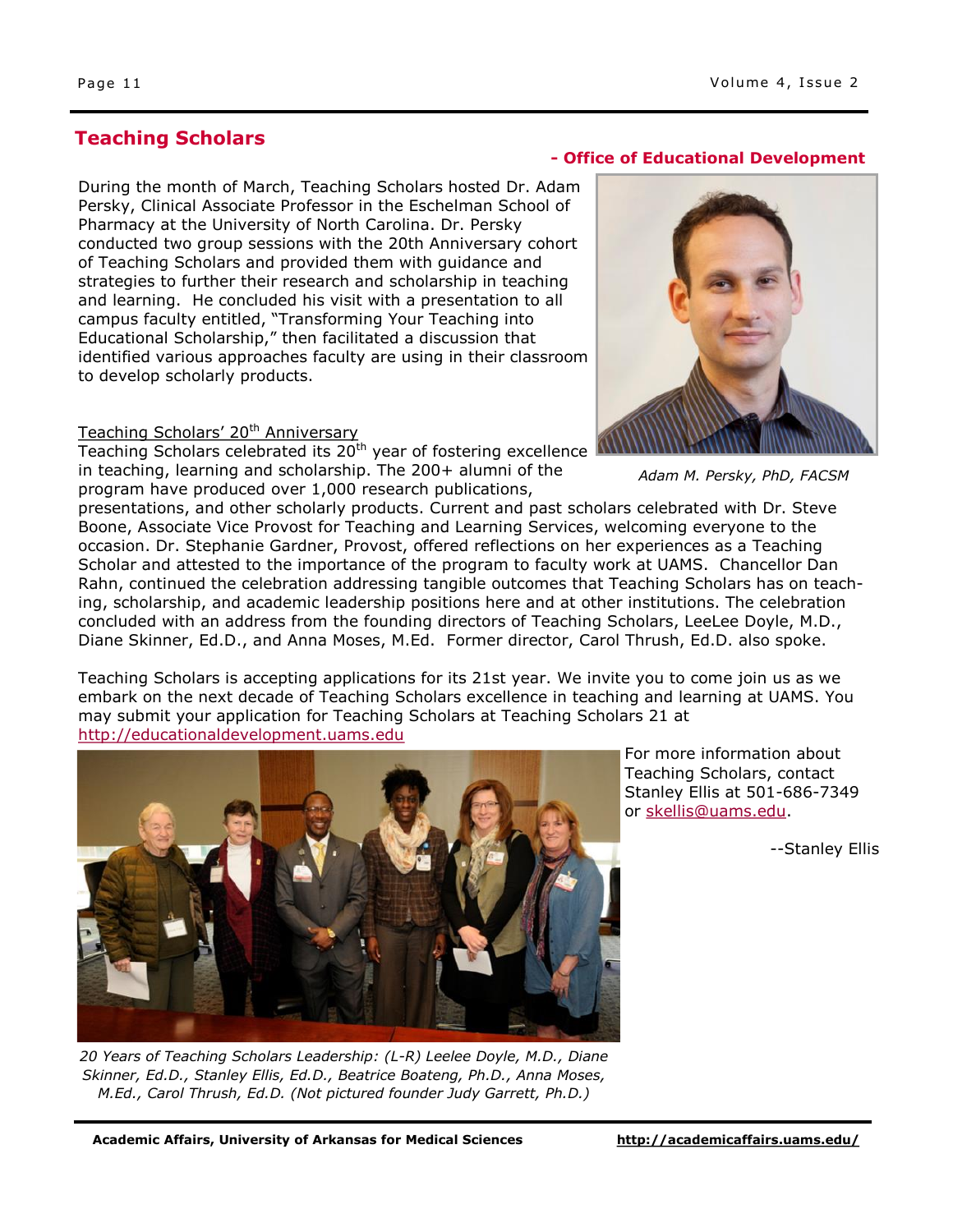## **Educators Academy**

#### **- Office of Educational Development**

Educators Academy is proud to announce the funding of two educational innovation grants this year. Dr. Kevin Phelan will lead an interprofessional faculty team in the following study: *Development and Piloting of Interprofessional Education Modules Using a Novel Cadaver-based Clinical Procedure Simulation Model*. Dr. Kelly Betts is heading up a study in the College of Nursing: *Assessing Trends that affect BSN Students who Fail the NCLEX-RN Exam After Graduation*. The Educators Academy would like to thank the 26 faculty who participated in submitting nine grant applications this spring. Results of the two funded studies will be presented at the January 2018 Teach the Teacher Symposium.

Educators Academy Educational Development Series is a monthly, hourlong presentation on a variety of teaching topics presented by our UAMS colleagues. On June 15 the Office of Academic Services will explain the areas in which they can assist faculty. The series will take a break in July, then, in August, Dr. Kevin Phelan will discuss his new teaching methodologies in the anatomy lab.

The Academy is also gearing up to offer a series of teaching workshops this fall. Look for information on signing up in June. These workshops have been designed with faculty new to teaching in mind, however, everyone is welcome to attend. Last year's attendees were a mix of newer and seasoned faculty, leading to rich discussion.

--Laura Smith-Olinde

## **Blue and You Foundation Award**

The Blue and You Foundation awarded the Office of Continuing Education and the Centers for Simulation Education, in collaboration with principal investigator, Muhammad Jaffar, M.D., a \$110,000 grant for the Simulation Outreach to Address Patient Safety (SOAPS) project. SOAPS will help fulfill the need for well-integrated, comprehensive continuing education content to improve knowledge and performance deficiencies across the health system. Other collaborators include:

- The Arkansas Department of Health Epidemiology Branch;
- The Greater Delta Alliance for Health; and
- The UAMS Office of Interprofessional Education.

SOAPS will provide quality educational interventions, including online learning modules and simulation, to address the most pressing patient safety needs and for developing and refining tools for tracking continuous quality improvement.

In 2016, SOAPS aims to improve patient safety outcomes related to health care associated infections and sepsis in targeted hospitals, beginning with sites in the underserved Delta region. Ultimately, SOAPS will expand to address patient safety in long-term care and surgical services delivery.



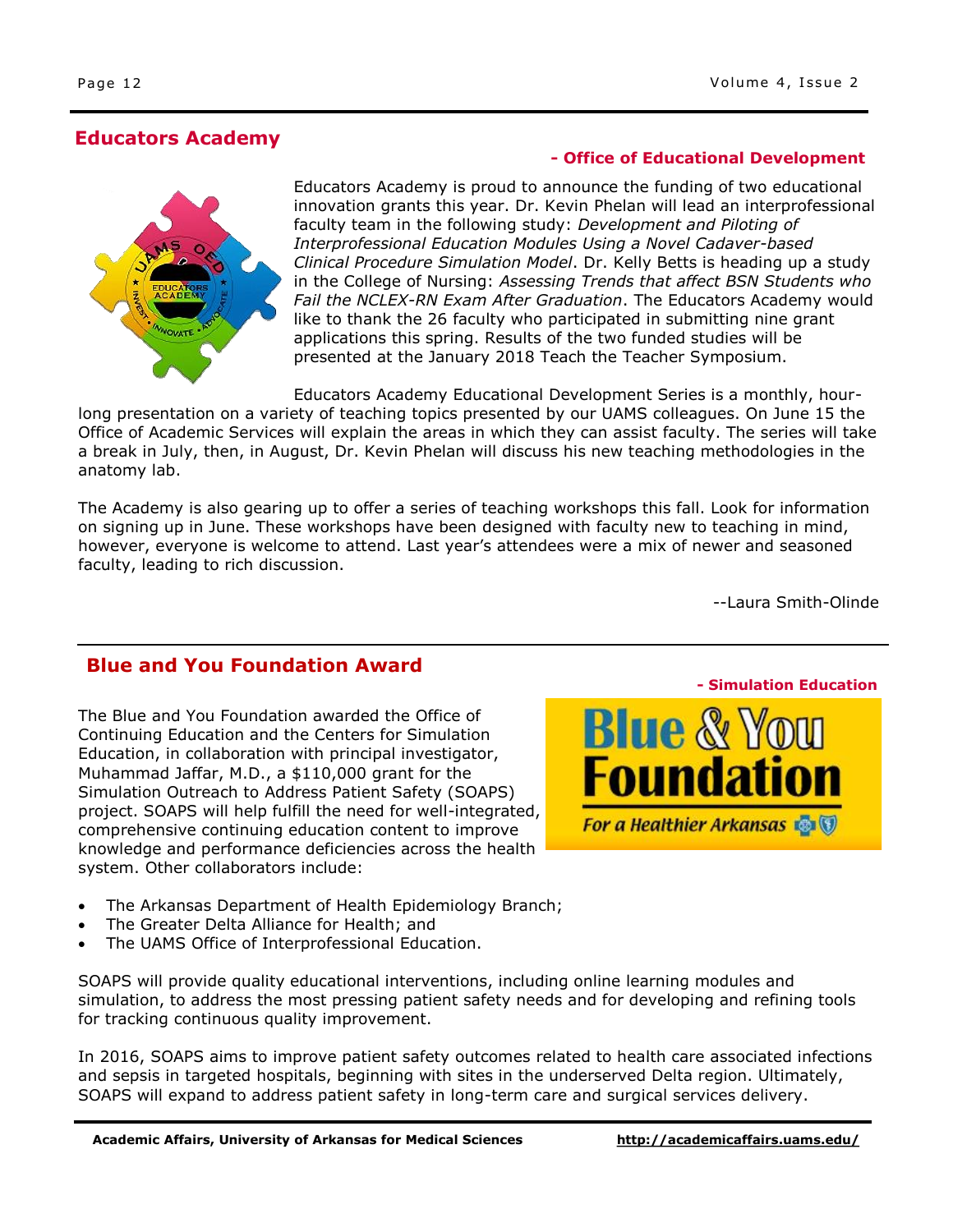#### **UAMS Library Welcomes Alice Jaggers**

## **- UAMS Library**



*Alice Jaggers*

--Susan Steelman

## **SP Spotlight: Phil Griffey**

The SP Spotlight series is about highlighting hardworking people in the UAMS Standardized Patient Program. So far we have shined the SP spotlight on performers and actors. This month we salute Phil Griffey on his dedication to The Centers for Simulation Education. After 32 years in the steel fabrication industry, Phil found himself at a crossroads in life. He was diagnosed with MS, and retired due to health issues. As they say, "When one door closes another door opens." Fortunately for us, Phil was looking for something to do with his time, and he knocked on our door. He dove into the SP program with gusto. He has portrayed an angry patient, and many maladies, but most of all Phil has shared his personal story with students. Phil is one of our real patients who teach students by talking about their personal medical history and answering their questions. This is the first opportunity for our students to interact with a patient in a low pressure environment. Phil generously gives his time to the medical students to help them become well informed doctors.



**- Simulation Education**

*Phil Griffey*

One of the favorite parts of his work here at UAMS is, "seeing the change in the students as they go through school. They come in timid and not very confident. Then you work with them again as fourth years, and they are completely different people. Seeing that progression validates what we do."

As a more mature SP, Phil works with a close-knit group of men who call themselves "The Dependables." We couldn't agree more with the name. We depend on Phil for his kind teaching and generosity to all the UAMS students.

--Michae Orfanos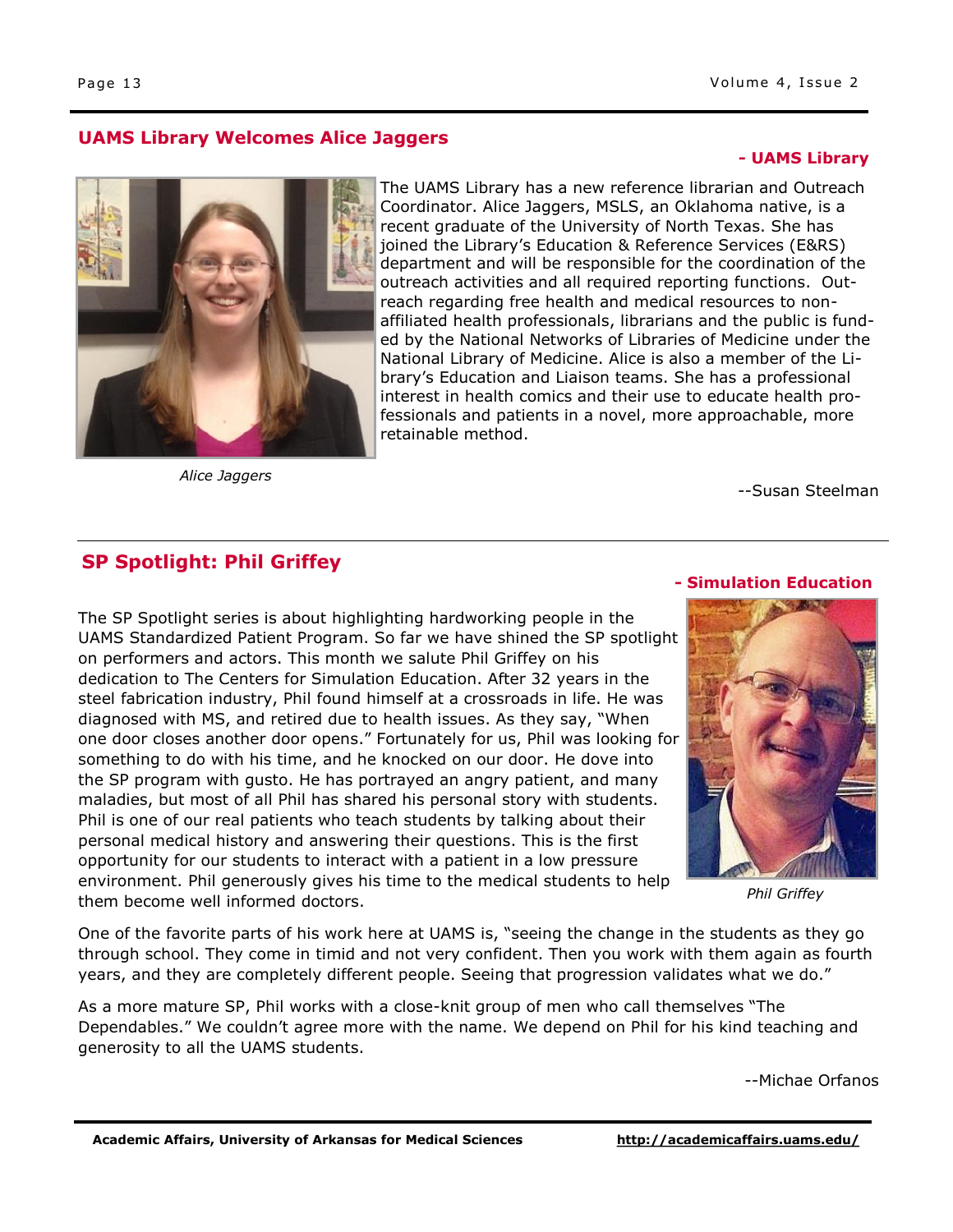## **UAMS Library Offers New Electronic Resources**

#### **- UAMS Library**



The UAMS Library is pleased to announce a unique addition to our journal collection. We now have a subscription to JoVE Biology, the original Journal of Visualized Experiments journal. Currently JoVE Biology offers 1,640 videos (as of 4-21-16) including 2 from UAMS authors.

JoVE Biology canvases all fields of cell, molecular, and organismal biology, ranging from new applications of standard techniques to novel approaches aimed at understanding the functions of life and living organisms. This diverse section includes, but is not limited

to, techniques in physical biology, cellular biochemistry, genetics, physiology, systems biology and a combination of eukaryotic and prokaryotic model systems.

\_\_\_\_\_\_\_\_\_\_\_\_\_\_\_\_\_\_\_\_\_\_\_\_\_

Below are some interesting facts regarding JoVE Biology:

- It is the world's first peer reviewed scientific video journal
- All articles are indexed in PubMed/MEDLINE, SciFinder & Scopus
- Videos become freely available (after 2-year embargo) via PubMed Central
- There is no closed captioning
- PDFs of text and tables are available in the downloads section
- Metrics Tab shows cumulative page views, institution views and top referrers
- Journal articles can be searched for specific authors or institutions

JoVE Biology may be accessed via our **online catalog** at or our [eResources page.](http://library.uams.edu/online-resources/eresources/#J)

The UAMS Library is now a supporting member of BioMed Central. This gives any UAMS author a 15% discount on articleprocessing charges (APC) in BMC or SpringerOpen journals. The APC covers article production and hosting, indexing services and more. You will be notified when submitting your article what the APC is, including the membership discount. The APC is not actually charged until the article has been accepted for publication. At that point, you'll be notified and invoiced for the amount cited.



APCs vary by journal so please see the following for individual journal fees: [http://www.biomedcentral.com/journals](http://www.biomedcentral.com/journals-a-z)-a-z

BioMed Central, owned by Springer Nature, specializes in open access publications. All articles published in BioMed Central journals are freely available online immediately upon publication. Additionally, copyright on any open access article in a journal published by BioMed Central is retained by the author.

--Susan Steelman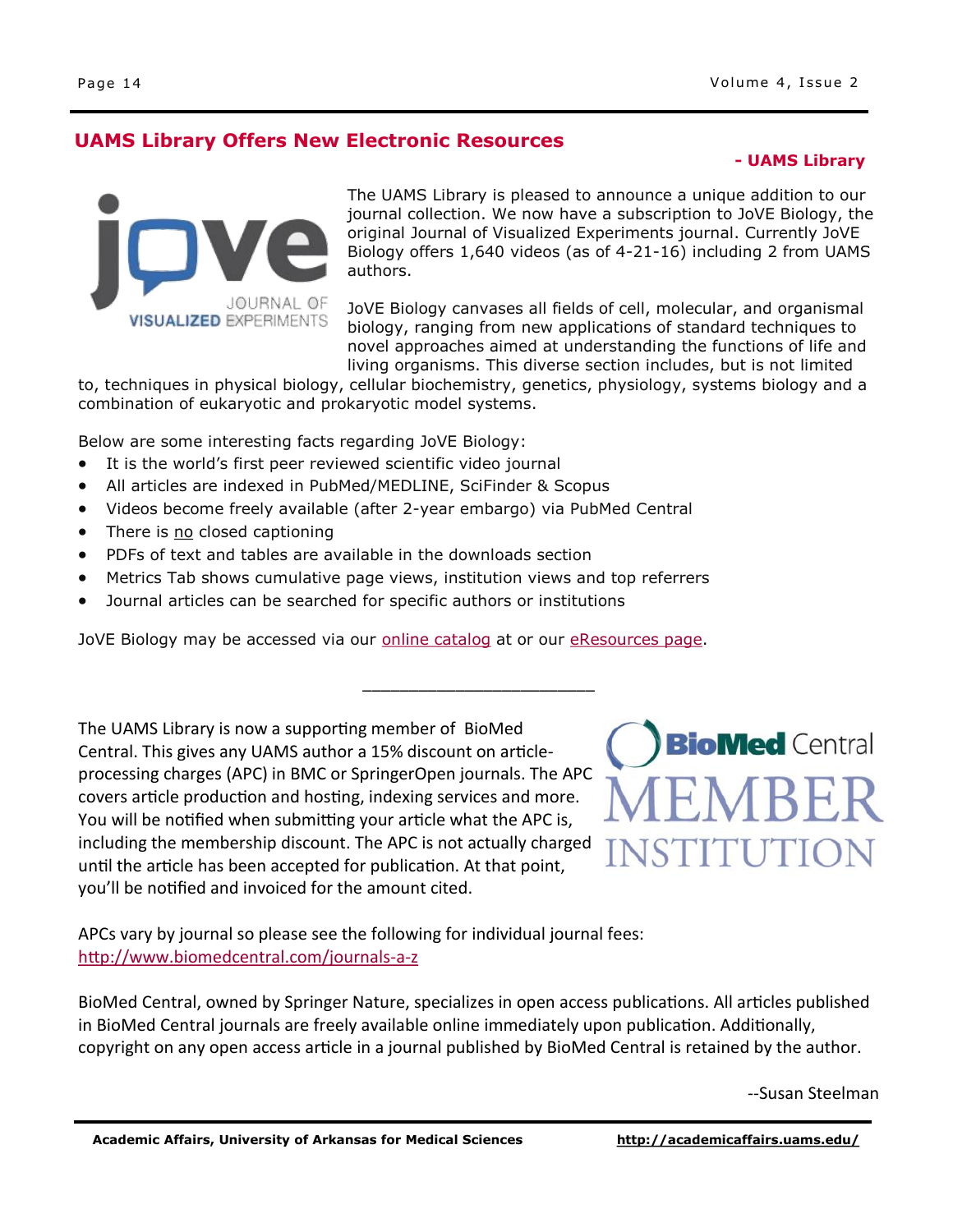#### **"PFCC: Making an Impact in Patient Care, Research, and Education" 2nd Annual PFCC Symposium Hosted by Center for Patients and Families -Center for Patients and Families**



*UAMS Chancellor Dan Rahn, M.D.*

More than 200 faculty, clinicians, staff, and patient/ family advisors participated in the 2nd Annual PFCC Symposium on April 19. Larry Taylor, a member of the UAMS Hospital Patient/Family Advisory Council and Adjunct Faculty for the College of Health Professions, kicked off the event with a video featuring 20 UAMS employees. Ranging from clinicians practicing at the bedside to educators in the Sim Center to researchers engaging in patient-centered outcomes research to patients who serve as volunteer Advisory Council members, each shared how they make an impact at UAMS in their role.

Building around the Symposium's theme, "PFCC Impact: Making A Difference at UAMS and Beyond," Chancellor

Dan Rahn spoke about the importance of partnerships between patients and families and hospital staff, and its positive impact on health care outcomes. The Chancellor expressed how this work affects the Triple Aim in health care: improving the health of the population, reducing health care costs, and improving the patient care experience.

A highlight of the Symposium was keynote speaker, Juliette Schlucter, Director of the Center for Child and Family Experience in the Sala Institute for Child and Family-Centered Care at NYU Langone Medical Center. "Providing efficient patient- and family-centered care (PFCC) is much like doing the tango," she said. "First, you must have enormous trust in your partner," she said. "Second, you cannot fake it. You have to know the steps."

A married mother of three, Schlucter left a business career at Procter & Gamble after two of her children were diagnosed with cystic fibrosis. She spent 15 years in a PFCC leadership role at The Children's Hospital of Philadelphia, beginning in 1995, before taking her current job at NYU Langone Medical Center.

Recalling her experiences both as a family caregiver and recipient, Schlucter talked about the importance of trust between patients and providers, as well as among hospital staff. In addition, Schlucter said, everyone from the patient to the health care staff has to know the process of care. "That is the foundation of patient- and family-centered care," she said. "It is how we support each other in a level of transparency that says we can share the steps, we can share the uncertainty, and we can build a culture of trust."

Schlucter said it was important to patients and their families to be involved in the decision-making, to be able to ask questions and to have things explained in an understandable way.

Reciting a quote from late American journalist Sydney Harris, Schlucter said, "'The words information and communication are often used interchangeably, but they signify quite different things. Information is giving out; communication is getting through.'"

*--continued on page 16*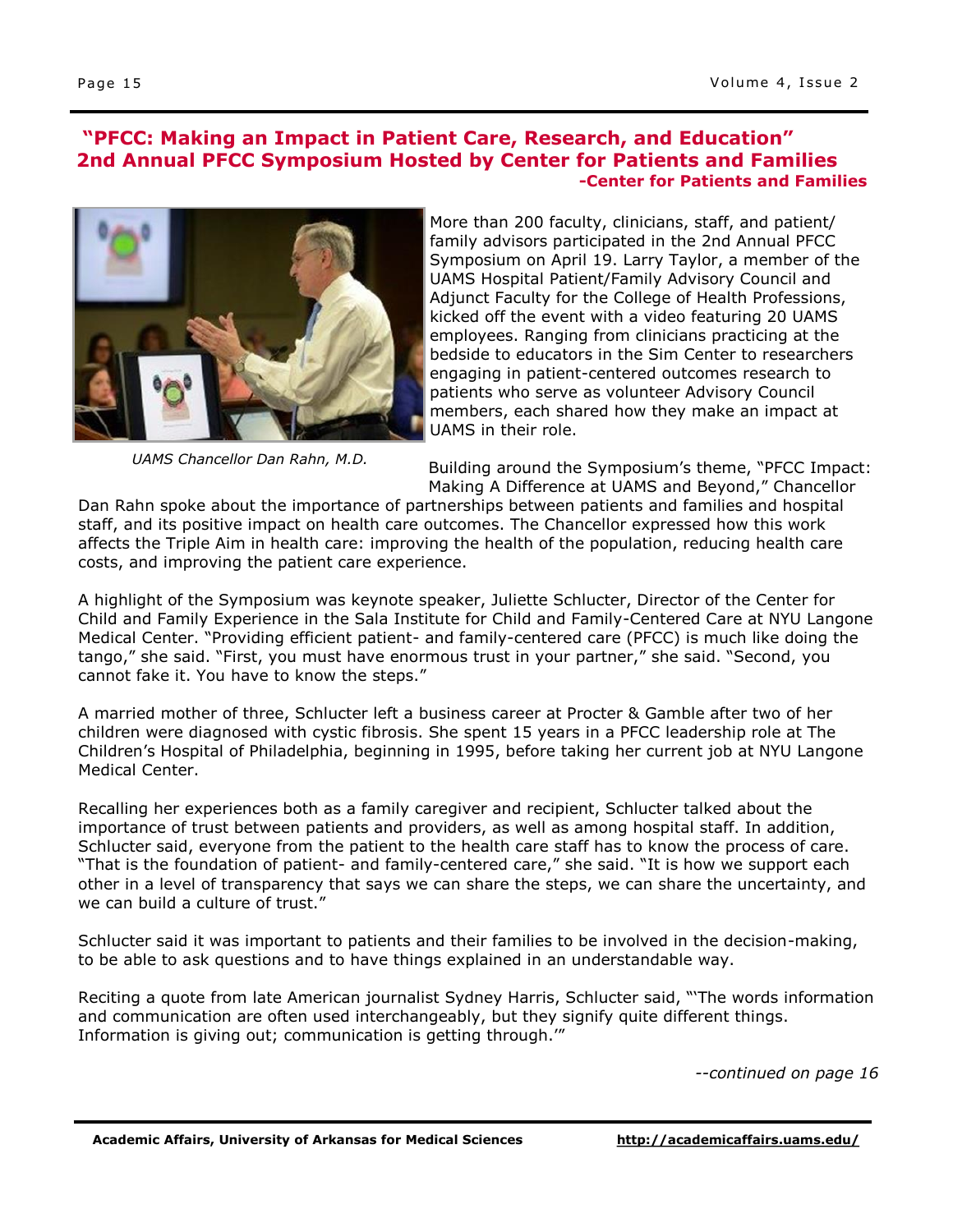## **2nd Annual PFCC Symposium**

*Continued from page 4*

"I tell the medical students in my Doctoring 101 class," Schlucter said, "this piece about getting through, whether it's with a preceptor, colleague or patient, will be one of the most challenging aspects of your profession." No matter the job description, whether a health care provider or support staff, Schlucter said, everyone has an opportunity to make a difference.

She recalled years ago when her then 4-year-old daughter had suffered a collapsed lung. In the middle of the night, Schlucter, her husband and all three children rushed to a local hospital in Philadelphia. Getting out at the door, with three children in tow as her husband parked the car, Schlucter said she saw a tall, imposing security guard making his way toward her.



UAMS Provost Stephanie Gardner, Pharm.D., Ed.D.

"As he approached, he slipped a clipboard under my arm and said, "As we walk, sign in your daughter. I want to get her seen as fast as possible," Schlucter recalled. "When he said that, I felt my shoulders go down for the first time. I took a breath. He set the stage for a partnership," she said. "His job description was to keep an urban medical center safe and secure. What he chose to do was meet me where I was, in language that was affirming, and it made all the difference."

Stephanie Gardner, Pharm.D., Ed.D., UAMS provost and chief academic officer, highlighted changes UAMS has made to its curriculum to promote interprofessional education that fosters better patientand family-centered care.

"We have to make sure our students know the steps to providing efficient care and we have to start talking about those steps and how we function as a team," said Gardner.

Two UAMS programs received the first PFCC IMPACT Awards from the Center for Patients and Families. The award highlights innovation through interprofessional participation that impact the patient experience, and, ultimately, health outcomes. The programs receiving IMPACT grants included one for the formation of a patient advisory council in the Cystic Fibrosis Clinic and the other to Internal Medicine to help purchase iPads to capture and monitor patient goal planning and assessment data.

> --Julie Moretz (Adapted from article by Lee Hogan)